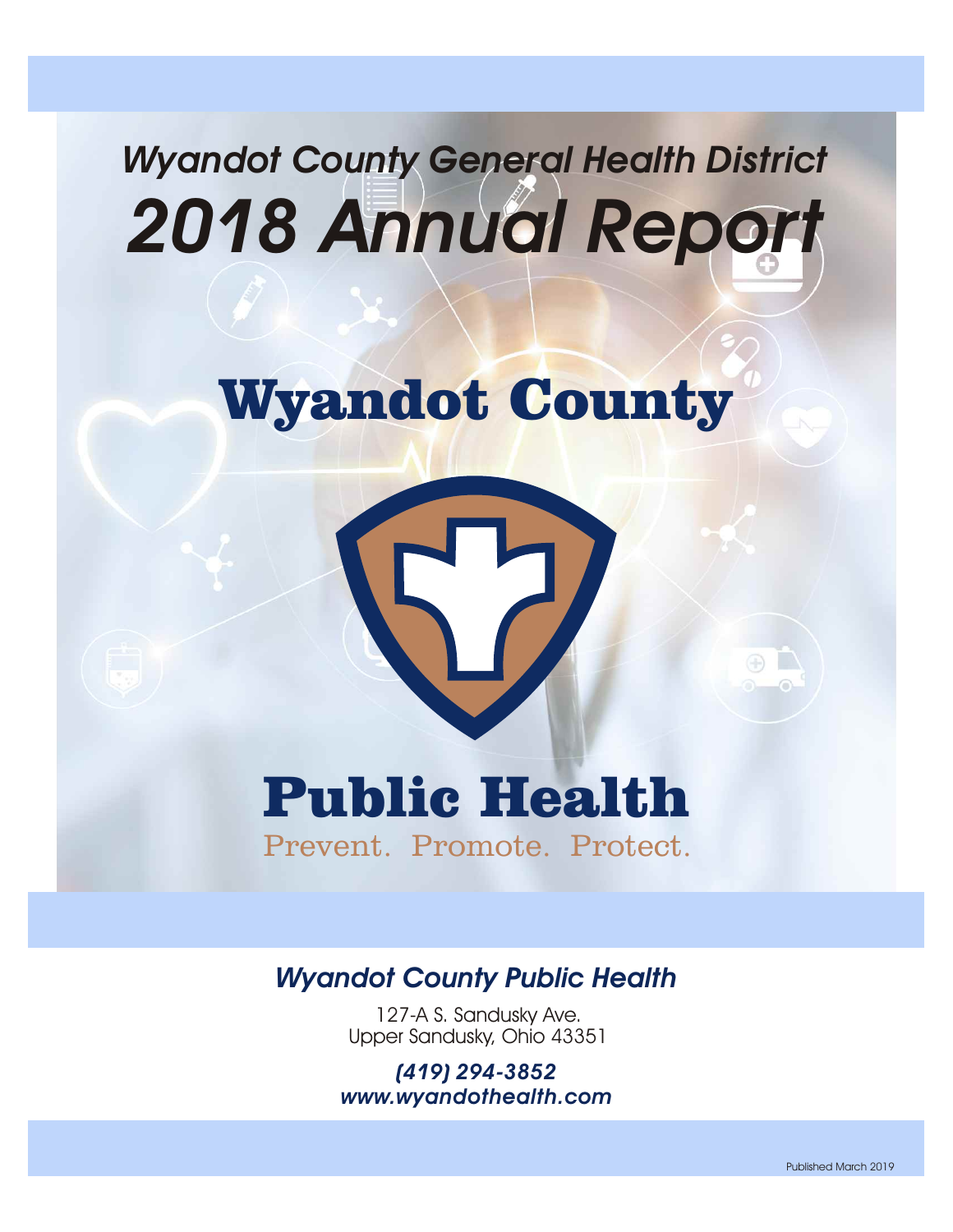# **2018 Health Commissioner Message**

The Wyandot County Public Health Department continues to work towards improving the health of the residents of Wyandot County. In 2018, this included collaborating with our community partners to reassess the health of our citizens and identify their public health needs. In addition, the Department continued to address performance management in our programs and concentrate on departmental quality improvement projects to enable us to efficiently address the critical public health issues in the county.



Last year, in collaboration with the Wyandot County Health Alliance, a new 2018 Wyandot County Community Health Assessment (CHA) and a Community Health Improvement Plan(CHIP) were adopted. The CHA process, which occurs every three years, focuses on collecting personal and health data from all ages in order to identify any gaps, needs or emerging health issues within our communities. The CHIP, which is drafted based upon the results of the CHA, is a 3 year plan to systematically address the identified issues. The priorities identified in the 2018

CHIP include mental health, addiction and chronic disease. We look forward to working with our partners to address these public health issues. The official CHIP and CHA reports can be viewed in the "About Us" section at www.wyandothealth.com.

The Health District also took a major step towards obtaining national accreditation by beginning the application process. Throughout the year, staff continue to work on the required document submission and are looking forward to our Public Health Accreditation Board(PHAB) site visit this fall/winter. Accreditation, a state requirement, provides a framework to identify performance improvement opportunities within the department, improve management, develop leadership, and improve relationships with the community. Although challenging, we believe becoming accredited will ultimately benefit the citizens of Wyandot County.



We hope that you find the information within this annual report informative. We are truly grateful for the support we receive from the community and look forward to providing quality public health services to our citizens in the future.

Sincerely,

*Dr. Keri Harris* Wyandot County Health Commissioner

**Mission Statement -** The Wyandot County Public Health is dedicated to providing health and safety services that positively impact the well-being of all citizens of Wyandot County.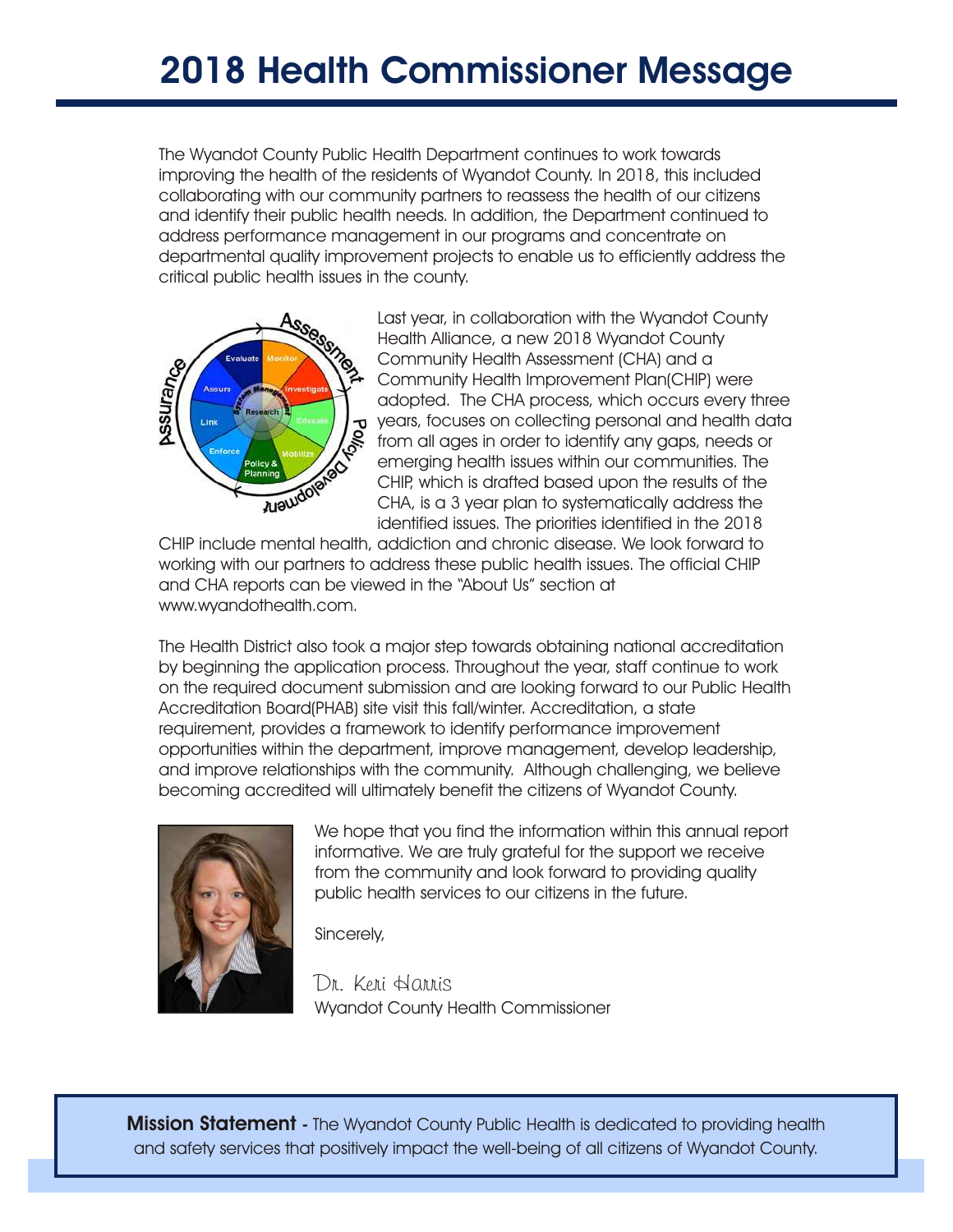### *Meet the Members of Our Board of Health* **2018 Wyandot County Board of Health**



**Dallas Risner, President Current Term: 4/1/2015 - 3/31/2020**



**Ene Leonard, Vice President Current Term: 4/1/2014 -3/31/2019**



**Bill Aubry, Board Member Current Term: 4/1/2016 - 3/31/2021**



**Joseph D'Ettorre, Board Member Current Term: 4/1/2018 - 3/31/2023**



**Dr. Anne Clark, Board Member Current Term: 4/1/2017 - 3/31/2022**

## **Wyandot County Public Health Staff**

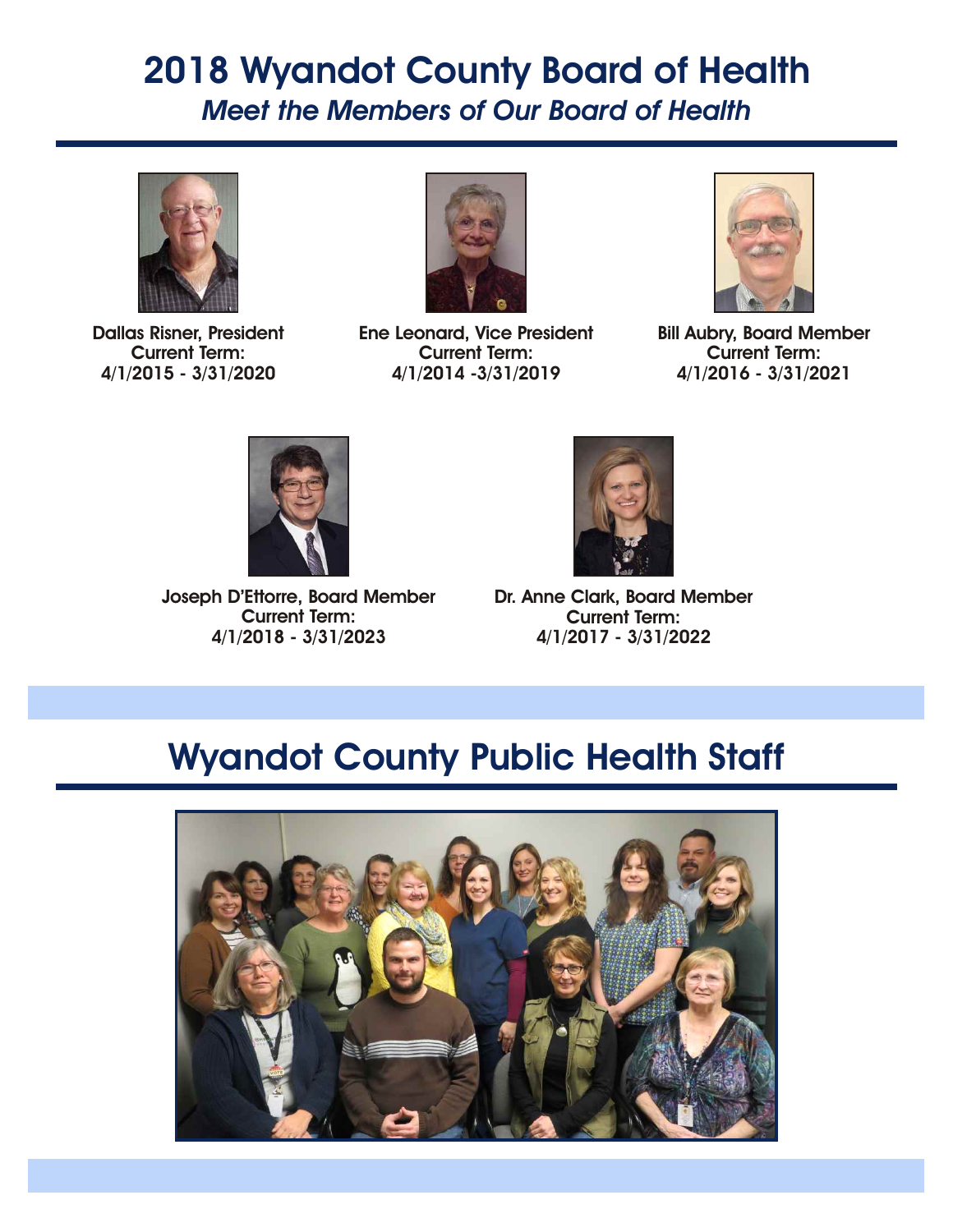# *2018 Fiscal Division*

The Fiscal Division administers all state, federal, and local grants, oversees the collection of revenues and monitors expenses, payroll and purchasing. The Health District is audited once a year by the Auditor of State of Ohio and has received a clean audit for many years. In addition to the state audit, the Board of Health Fiscal Committee meets twice annually. This committee is comprised of three members of the Board of Health and the Administrator.

#### *Performance Management*

In 2018 the Management Team and Finance Committee instituted a performance management project to better manage operating funds. We looked back 5 years to get a good picture of our average operating funds and we looked ahead 5 years to see where we wanted to be. We set incremental goals and found that we were able to meet and exceed our 2018 goal which was to have 30 days of operating funds on hand. We continue to closely monitor this project.

#### *Fiscal Staff 2018*

Barbara Mewhorter **Administrator** 

Jane Shrider Registrar, Administrative Assistant

Kelli Owens Billing Specialist, Administrative Assistant

| Project: Maintain a Balance of 30 Days Operating Funds |                          |                    |                         |                       |       |                                |
|--------------------------------------------------------|--------------------------|--------------------|-------------------------|-----------------------|-------|--------------------------------|
| Year                                                   | <b>Beginning Balance</b> | <b>YTD Revenue</b> | <b>YTD Expenditures</b> | <b>Ending Balance</b> | Days  | <b>GOALS</b>                   |
| 2013                                                   | \$553,221.75             | \$2,392,740.03     | \$2,409,188.91          | \$536,772.87          | 57.93 |                                |
| 2014                                                   | \$536,772.87             | \$2,354,265.11     | \$2,586,526.33          | \$304,511.65          | 30.61 |                                |
| 2015                                                   | \$304,511.65             | \$2,425,477.38     | \$2,485,346.63          | \$244,642.40          | 25.59 |                                |
| 2016                                                   | \$244,642.40             | \$2,721,084.49     | \$2,667,276.02          | \$298,450.87          | 29.09 |                                |
| 2017                                                   | \$298,405.89             | \$2,914,845.83     | \$2,957,055.42          | \$256,196.30          | 22.53 |                                |
| 2018                                                   | \$256,241.30             | \$2,115,481.44     | \$2,083,977.53          | \$287,745.21          | 36.04 | <b>30 Days Operating Funds</b> |
| 2019                                                   |                          |                    |                         |                       |       | 45 Days Operating Funds        |
| 2020                                                   |                          |                    |                         |                       |       | 60 Days Operating Funds        |
| 2021                                                   |                          |                    |                         |                       |       | 75 Days Operating Funds        |
| 2022                                                   |                          |                    |                         |                       |       | 90 Days Operating Funds        |
| 2023                                                   |                          |                    |                         |                       |       | 105 Days Operating Funds       |





#### Grants & Intergovernmental Funding

\$112.315 Women, Infants, and Children Grant

- \$75.899 Help Me Grow Home Visiting
- **\$72.117 EPA Water Pollution Control Grant**
- \$71,828 Intergovernmental Apportionments
- \$80,620 Public Health Emergency Preparedness
- \$29,484 Maternal & Child Health Program Grant
- \$42,822 Solid Waste Designated Funding
- \$42.579 State Rollbacks/Reimbursement
- \$33,847 Reproductive Health & Wellness Grant
- \$28,992 Intergovernmental Other
- \$22,600 Mental Health & Recovery Board LifeSkills Grant
- \$23.672 Medicald Administrative Claiming
- \$19.486 Safe Communities Grant
- \$285 Title III Senior Community Block Grant

\$656,546 Total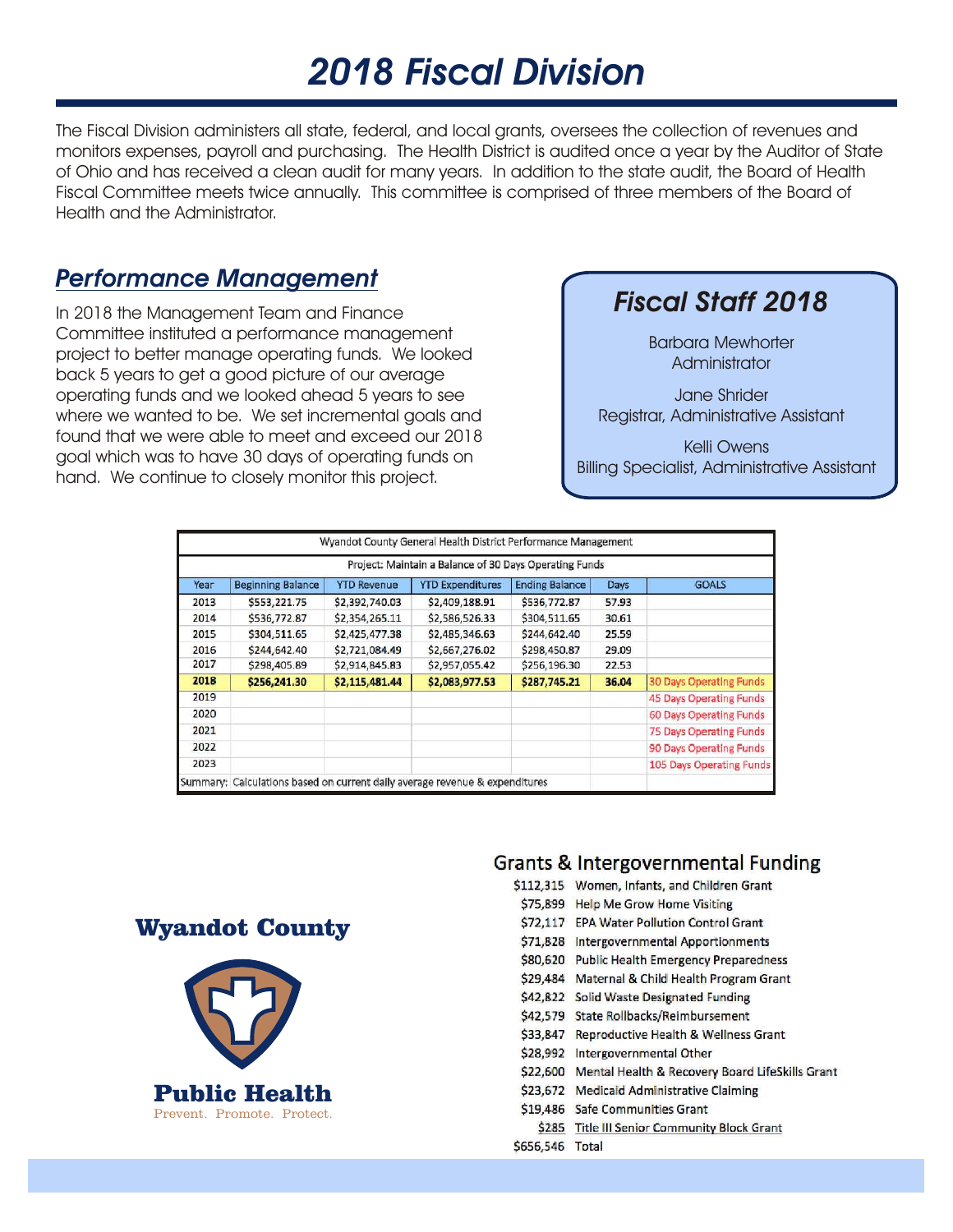| <b>2018 Revenue Sources</b>                  |             |        |
|----------------------------------------------|-------------|--------|
| <b>Property Taxes</b>                        | \$326,477   | 16.2%  |
| <b>Charges for Service: Environmental</b>    | \$3,969     | 0.2%   |
| <b>Charges for Service: Nursing</b>          | \$733,074   | 36.4%  |
| <b>Charges for Service: Vital Statistics</b> | \$38,664    | 1.9%   |
| <b>Fines, Licenses and Permits</b>           | \$137,407   | 6.8%   |
| <b>Intergovernmental Apportionments</b>      | \$71,828    | 3.6%   |
| <b>Intergovernmental Grants</b>              | \$374,683   | 18.6%  |
| <b>Intergovernmental Other Receipts</b>      | \$210,035   | 10.4%  |
| Non Revenue Receipts: Miscellaneous          | \$115,788   | 5.8%   |
| <b>Total Revenue</b>                         | \$2,011,925 | 100.0% |

#### Wyandot County



| <b><i>ZUID EXPENSES</i></b>      |             |        |
|----------------------------------|-------------|--------|
| <b>State and EPA Fees</b>        | \$96,976    | 4.9%   |
| <b>Salaries</b>                  | \$793,576   | 40.1%  |
| <b>Supplies</b>                  | \$169,752   | 8.6%   |
| Equipment                        | \$3,982     | 0.2%   |
| <b>Travel &amp; Expenses</b>     | \$28,654    | 1.4%   |
| <b>Fringes</b>                   | \$286,956   | 14.5%  |
| <b>Other Expenses</b>            | \$182,447   | 9.2%   |
| Postage                          | \$1,235     | 0.1%   |
| <b>Contract Service</b>          | \$380,985   | 19.2%  |
| <b>Intergovernmental Expense</b> | \$35,859    | 1.8%   |
| <b>Total Revenue</b>             | \$1,980,422 | 100.0% |
|                                  |             |        |



#### 2018 Expenses \$1,980,422

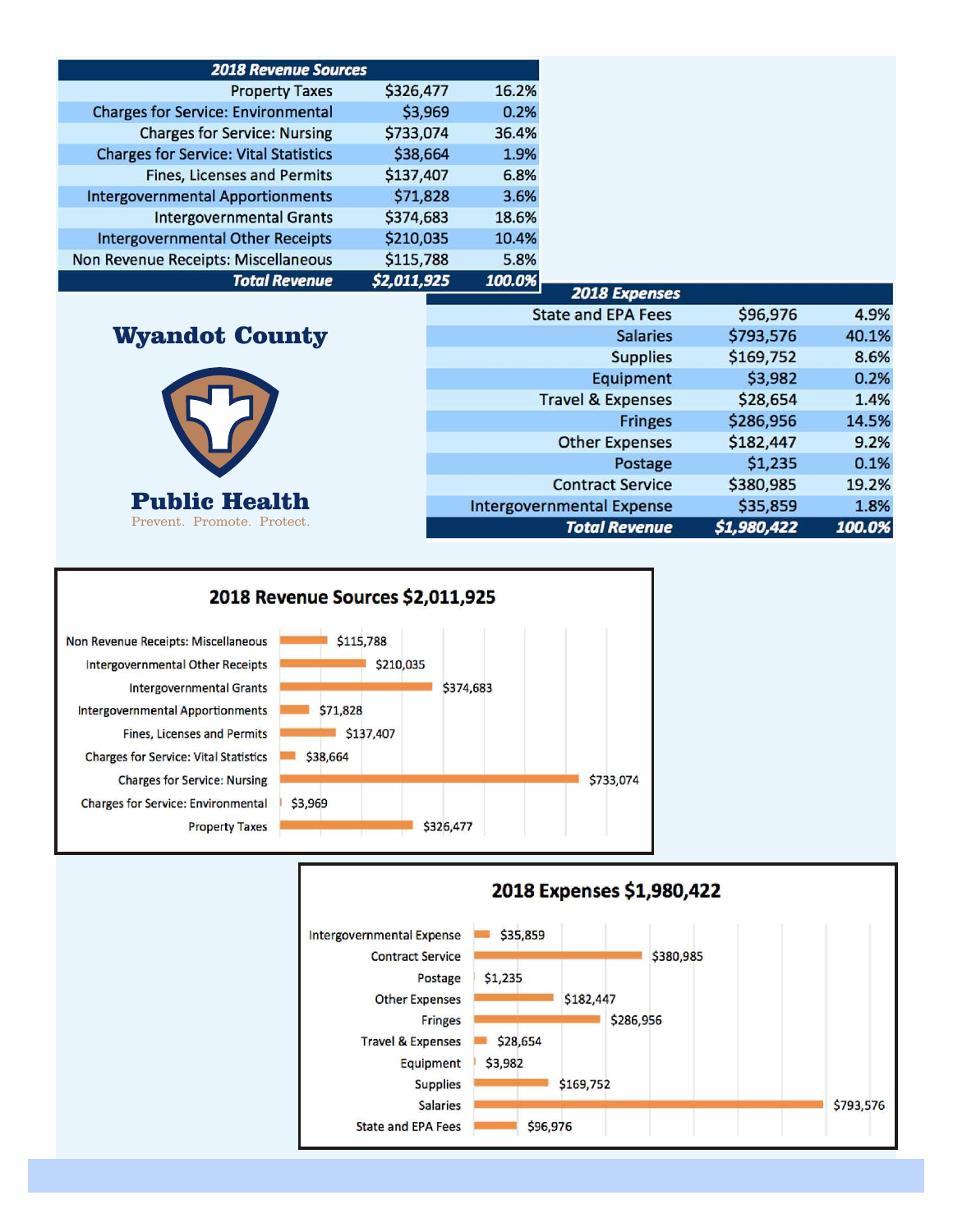# *2018 Environmental Health Report of Activities*

The Environmental Health Division's duties include conducting environmental health inspections at restaurants and other food service establishments as well as campgrounds, swimming pools, landfills, and tattoo facilities. Additional responsibilities include issuing water and sewage permits for private residences and overseeing the operation and maintenance of septic systems in the county. The Environmental Health Division is also involved in tracking all animal bites and assuring animals are quarantined and vaccinated for rabies.







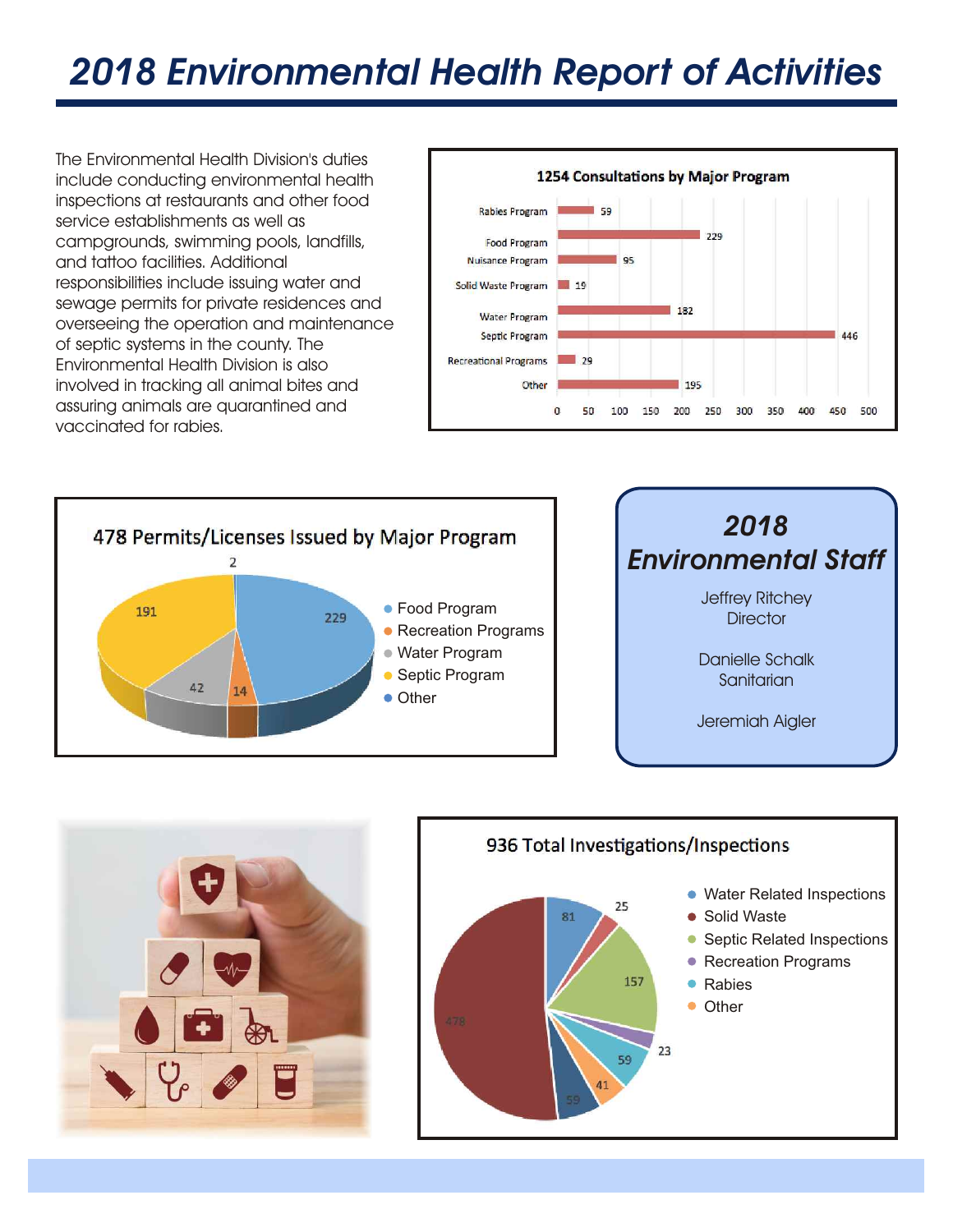In 2018 the Environmental Health Division instituted a quality improvement project to reduce positive water sample rates for new and replaced private water systems by improving communication with Water System Contractors. The goal being to reduce costs associated with resampling wells for homeowners, contractors and the Health Department, and to assure safe water faster for homeowners. The project results show improved water sample rates in 2018.





Changes to the local Household Sewage Treatment System Operational Permitting Program has resulted in a significant increase in Operational permits. Once systems are issued permits, future maintenance will be required and tracked over time.



2019 Grant funding available for the replacement of failing household sewage treatment system. Funding levels based upon household income. Contact the Health Department for more information.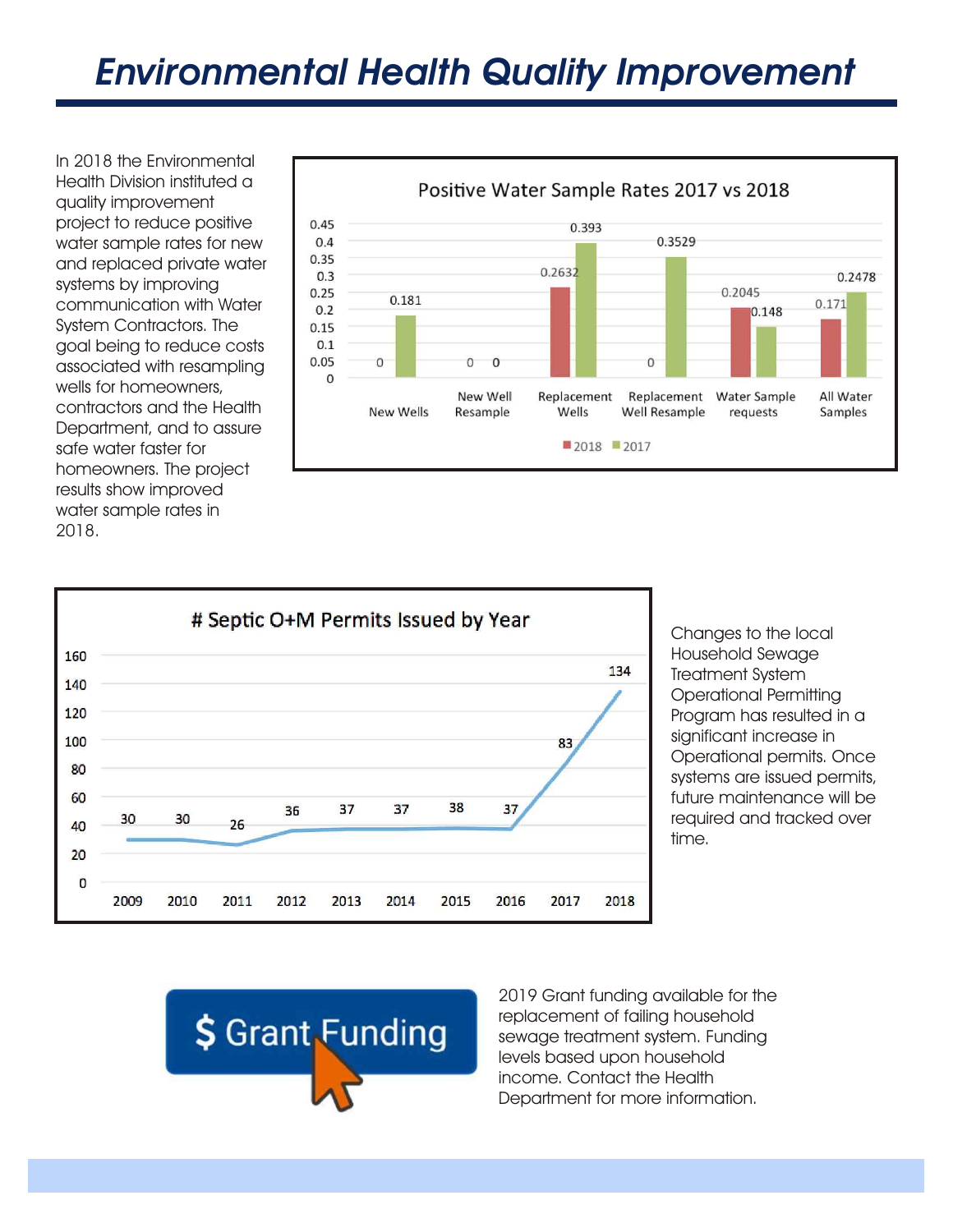# *2018 Public Health Nursing Report of Activities*

Public health nursing is defined as the practice of promoting and protecting the health of populations using knowledge from nursing, social and public health sciences (American Public Health Association, Public Health Nursing Section, 1996). Public health nursing practice focuses on population health, with the goal of promoting health, and preventing disease and disability.

2018 Nursing Programs included: Immunization clinics for all ages; Seasonal influenza clinics; Communicable Disease investigation and follow-up; Children with Medical Handicaps; School Nursing; Child Fatality Review, Family Planning Clinic; Teen and Family Clinic; Help Me Grow Home Visiting; Life Skills Training Program; Car Seat Program; Lice Prevention; YUM!; and Cribs for Kids.





- Case counts include confirmed, probable, and suspect disease classifications
- Sexually transmitted infections include chlamydia and gonorrhea
- Enteric illnesses include campylobacteriosis, giardia and salmonella
- Vaccine preventable illnesses include Hepatitis A, Hepatitis B, influenzaassociated hospitalizations, Streptococcus pneumoniae, and Varicella
- Bloodborne pathogens include Hepatitis C
- Vectorborne illnesses include West Nile virus disease

Source: Mary Merriman, Epidemiologist, Wyandot County Public Health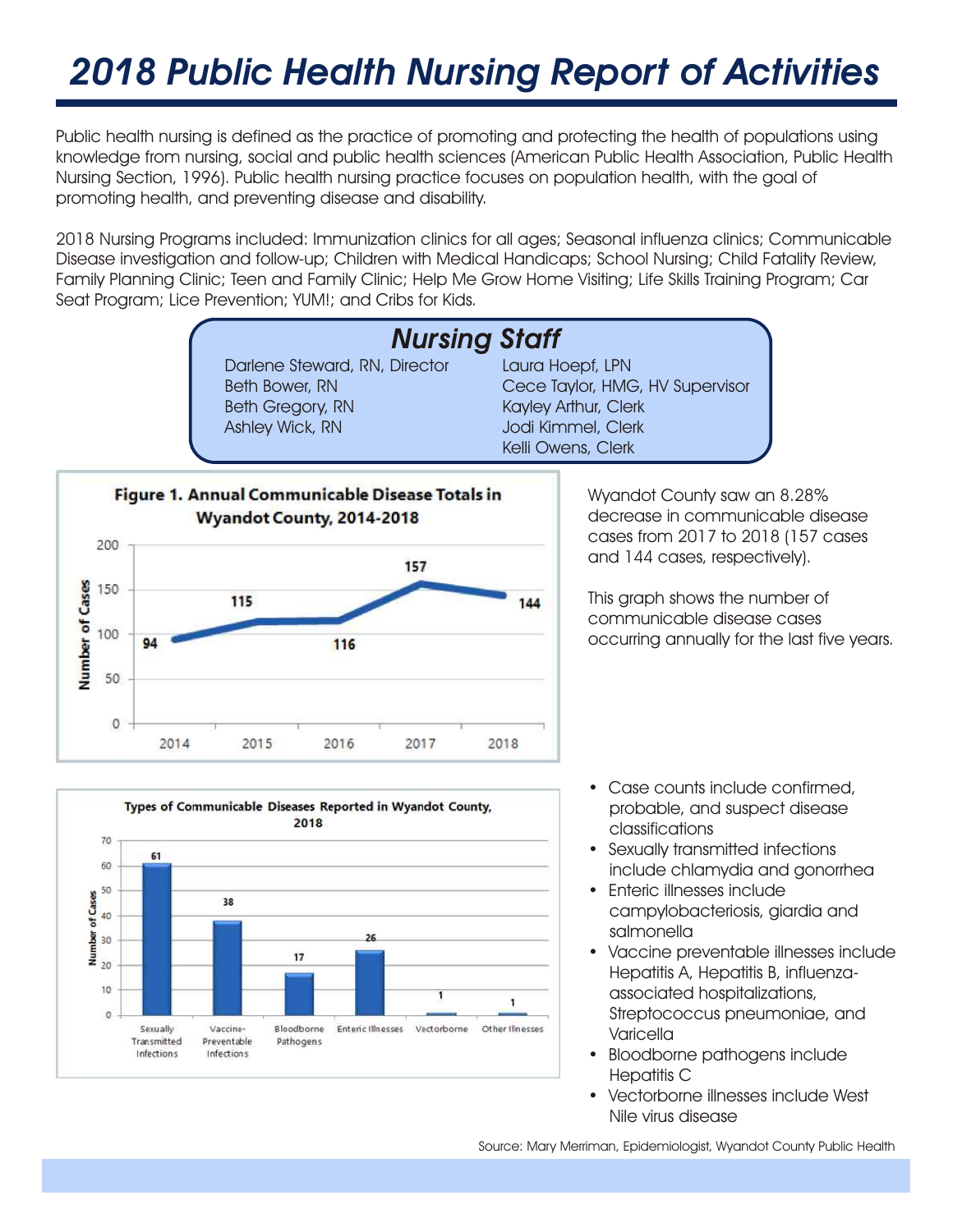# *2018 Public Health Nursing Division Highlights*

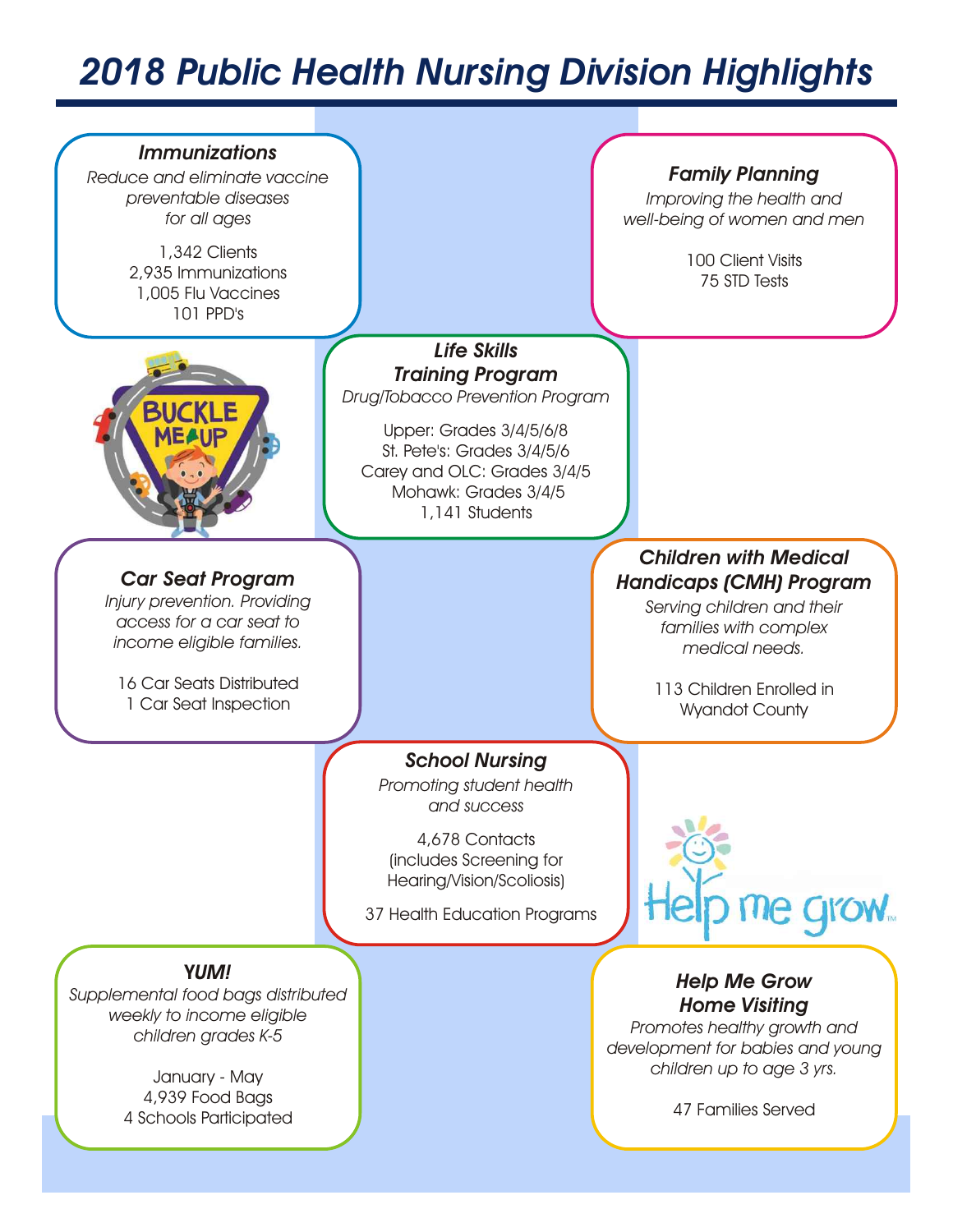## *2018 Cause of Death*

# *2018 Vital Statistics*

Birth and death certificates may be purchased for individuals who are born in Ohio and individuals who have died in Wyandot County. Both can be obtained in person at the health department, by mail order, or at www.vitalchek.com.

> **719 Birth Certificates Issued 713 Death Certificates Issued 302 Burial Permits Issued**

#### **Births 2018**

| Births Male 63          |  |
|-------------------------|--|
| Births Female  66       |  |
| <b>Total Births 129</b> |  |

#### **Deaths 2018**

| Total Deaths 212 |  |  |  |
|------------------|--|--|--|
| Deaths Female121 |  |  |  |
| Deaths Male 91   |  |  |  |

### *Wyandot County Leading Causes of Death 2014-16*

#### *Total Deaths: 766*

- Heart Disease (23% of all deaths)
- Cancer (22%)
- Stroke (8%)
- Chronic Lower Respiratory Diseases (7%)
- Accidents, Unintentional Injuries (5%) (Source: Ohio Public Health Data Warehouse, 2014-2016)

#### *Ohio Leading Causes of Death 2014-16*

#### *Total Deaths: 352,105*

- Heart Disease (23% of all deaths)
- Cancers (22%)
- Chronic Lower Respiratory Diseases (6%)
- Accidents, Unintentional Injuries (6%)
- Stroke (5%)

(Source: Ohio Public Health Data Warehouse, 2014-2016)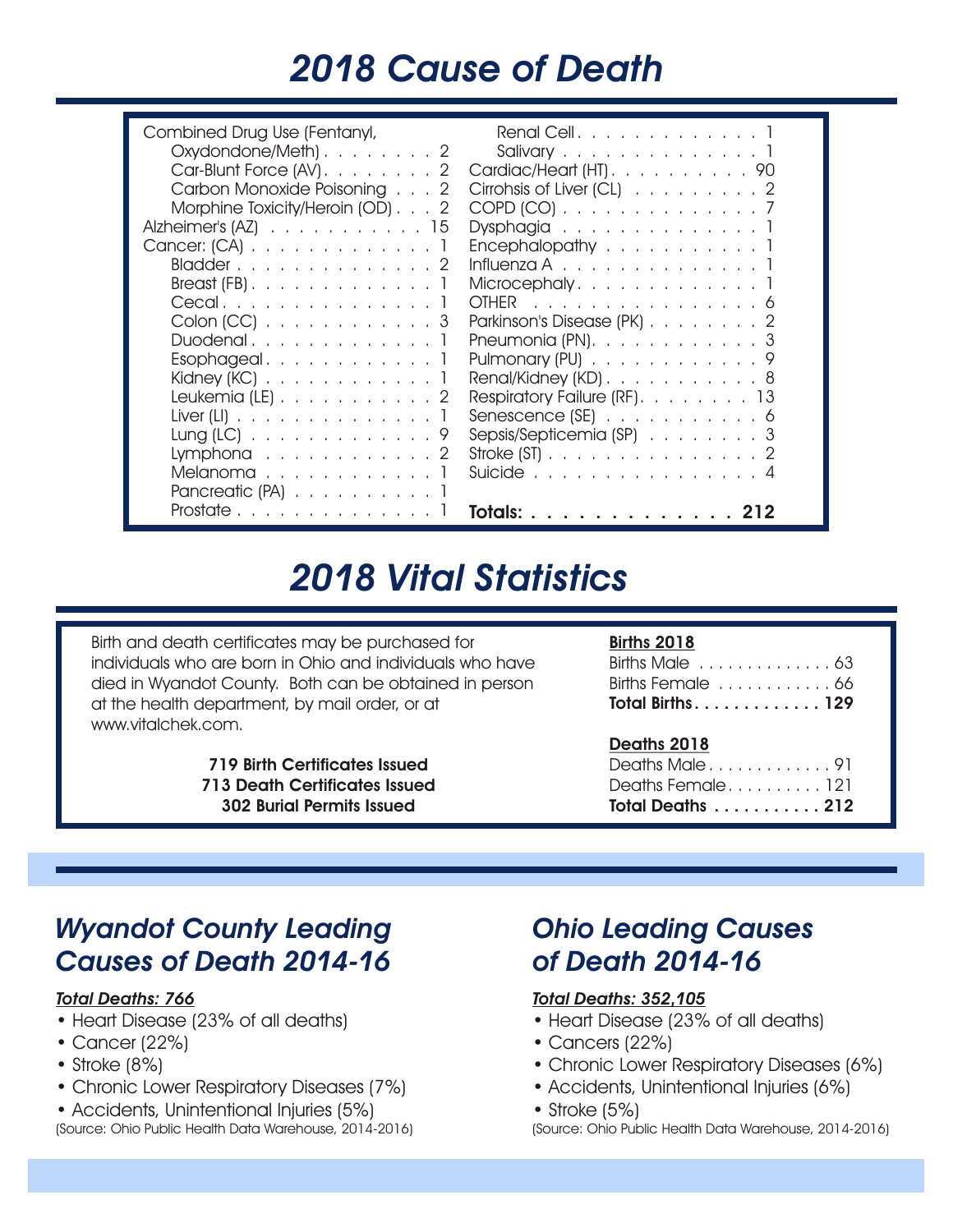# *Wyandot County WIC Annual Report 2018*

WIC is a special supplemental food and nutrition education program that serves Women, Infants, and Children. The program works by providing nutrition education as a means of preventive healthcare, referrals to coordinating agencies and nutritious foods to pregnant and breastfeeding women, post-partum women, infants and children up to age 5 years. In 2018, an average of 291 Wyandot County residents were receiving WIC benefits each month.

Breastfeeding is encouraged as the normal and healthiest way to feed an infant. Wyandot County WIC has one certified lactation counselor available on staff to assist with any questions or concerns pregnant or breastfeeding mothers may have. Breastfeeding initiation rates rose to just over 66%. We'll continue to focus on decreasing the percentage of WIC infants that are fully formula fed in 2019.

WIC is funded through a grant from the United States Department of Agriculture. Approximately **\$254,211**  federal tax dollars were returned to Wyandot County in the form of food dollars and grant funds to assist WIC participants during 2018. Participants redeemed **\$125,789** worth of WIC benefits at Wyandot County grocery stores in 2018. This is decreased from 2017. Foods eligible for the WIC program include low fat milk, eggs, iron fortified breakfast cereals, canned or dried beans, peanut butter, fresh, frozen or canned fruits and vegetables, unsweetened juice, whole grain breads, pasta, tortillas, brown rice or oatmeal and infant formula (when indicated).

Retention of children ages two through five is a continued focus and there are incentives offered for those who are finishing their WIC eligibility. Postpartum women with high weight gain in pregnancy are offered counseling at their mid certification visits.

The Wyandot County WIC staff works closely with many partnering agencies to insure that WIC participants are receiving the services they need to promote healthy life styles for their families. We refer participants to a variety of agencies and services in the county. A joint playdate with the Help Me Grow program continues to be a popular quarterly activity. Public health staff nurses are available during most WIC clinic hours to insure that participants are up to date with immunizations.

WIC Services are available Tuesday, Wednesday, and Thursday at the Wyandot County Health Department. Evening and lunch hours are available by appointment. Upper income limits for the WIC Program are generous and increase with family size. Potential participants qualifying for Medicaid and food assistance qualify for WIC. Funding is provided to serve all eligible participants. WIC serves traditional as well as nontraditional families. Translators are available for Spanish speaking participants.

If you have any questions about the WIC program, please call our office at 419-294-3341.



| Total Annual Number of Appointments. 1142             |  |
|-------------------------------------------------------|--|
|                                                       |  |
|                                                       |  |
|                                                       |  |
|                                                       |  |
| Percentage of Postpartum Women Breastfeeding 50%      |  |
| Redemption of WIC Benefits in Wyandot County\$125,789 |  |
|                                                       |  |